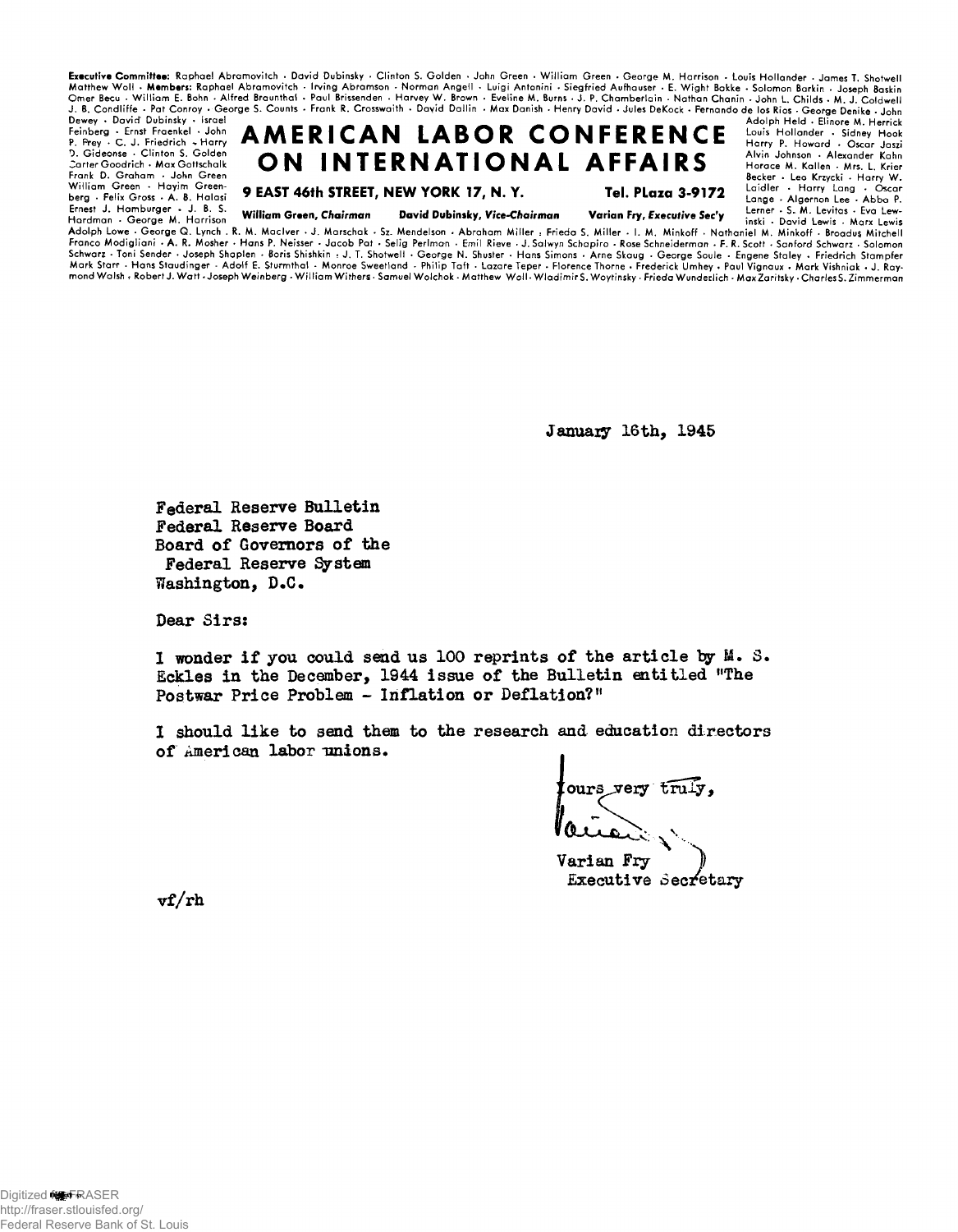**January 19, 1945«**

**Mr. V arian F ry , Executive Secretary,** American Labor Conference on International Affairs, 9 East 46th Street, New York 17, New York.

Dear Mr. Fry:

In accordance with your request of January 16, I am sending under separate cover 100 reprints of the address given by Chairman Eccles before the National Industrial Conference Board, the text of which appeared in the Federal Reserve Bulletin for December, 1944.

Sincerely yours,

**Elliott Thurston, Special Assistant to the Chairman.**

**b**